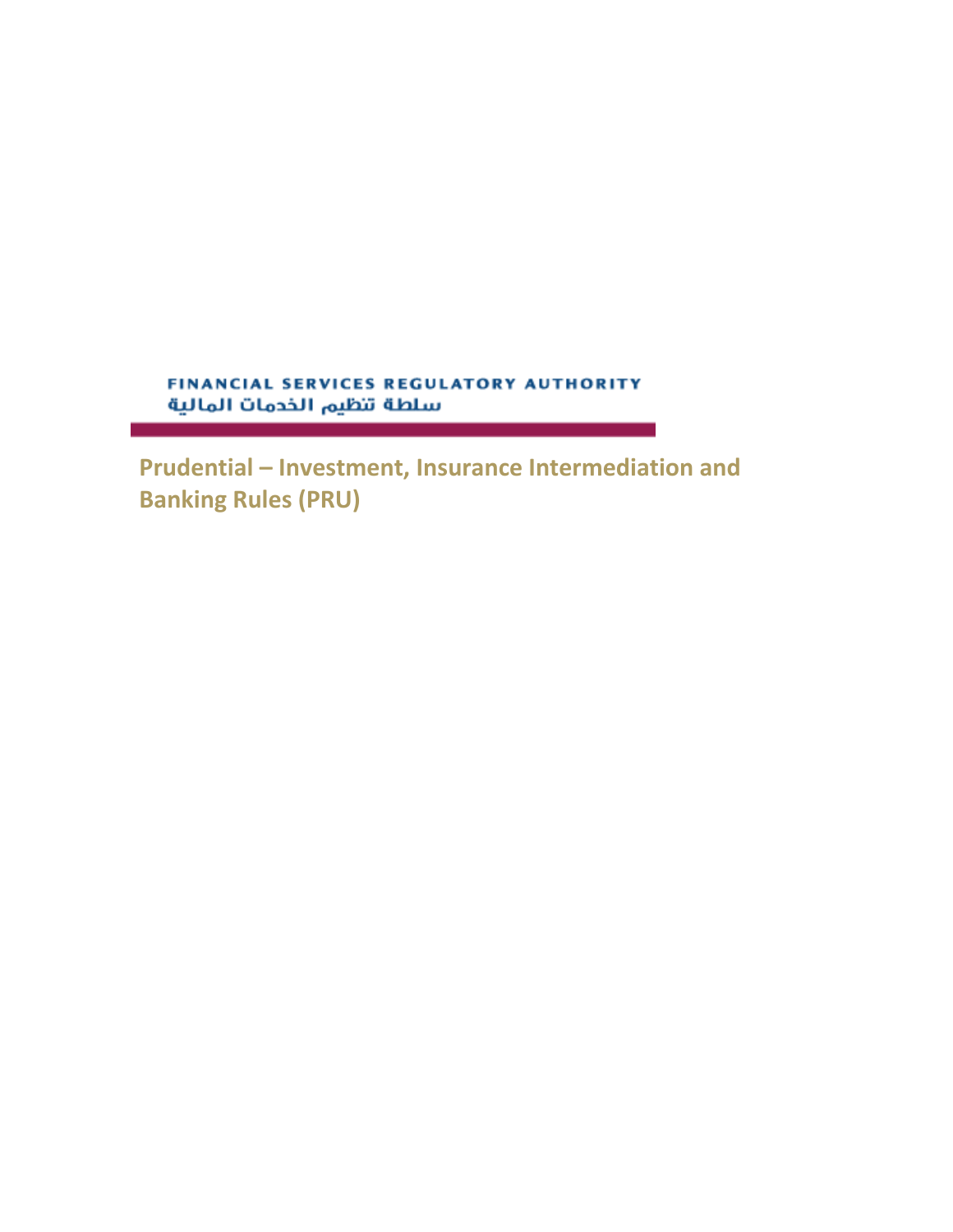### **1 APPLICATION, INTERPRETATION AND CATEGORISATION**

**…** 

#### **1.3 Categories of Authorised Persons**

**…** 

### **Category 4**

- **1.3.6**  An Authorised Person is in Category 4 if:
	- (a) its Financial Services Permission authorises it to carry on one or more of the Regulated Activities of Arranging Credit, Arranging Deals in Investments, Advising on Investments or Credit, Arranging Custody, Insurance Intermediation, Providing Trust Services (where it is not acting as trustee in respect of an express trust), Insurance Management, Acting as the Administrator of a Collective Investment Fund or Operating a Multilateral Trading Facility or Organised Trading Facility, or Operating a Private Financing Platform; and
	- (b) it does not meet the criteria of Categories 1, 2, 3A, 3B, 3C or 5.

…

### **3 CAPITAL AND LEVERAGE**

- …
- **3.3.2** The table below sets out the Base Capital Requirement for each Category of Authorised Persons.

| Category       | Base Capital Requirement (US \$)                                                                                                                                                                                                                                          |
|----------------|---------------------------------------------------------------------------------------------------------------------------------------------------------------------------------------------------------------------------------------------------------------------------|
| 1              | 10 million                                                                                                                                                                                                                                                                |
| $\overline{2}$ | 2 million                                                                                                                                                                                                                                                                 |
| 3A             | 500,000                                                                                                                                                                                                                                                                   |
| 3B             | 4 million                                                                                                                                                                                                                                                                 |
|                | 250,000, except where an Authorised Person has a<br>Financial Services Permission only to carry out the                                                                                                                                                                   |
| 3C             | Regulated Activity of Managing a Collective Investment<br>Fund, in which case the Base Capital Requirement is<br>the higher of:<br>150,000 if the Authorised Person manages a<br>a)<br>Public Fund or any other type of fund that is<br>available to retail customers; or |
|                | b)<br>50,000 otherwise.                                                                                                                                                                                                                                                   |